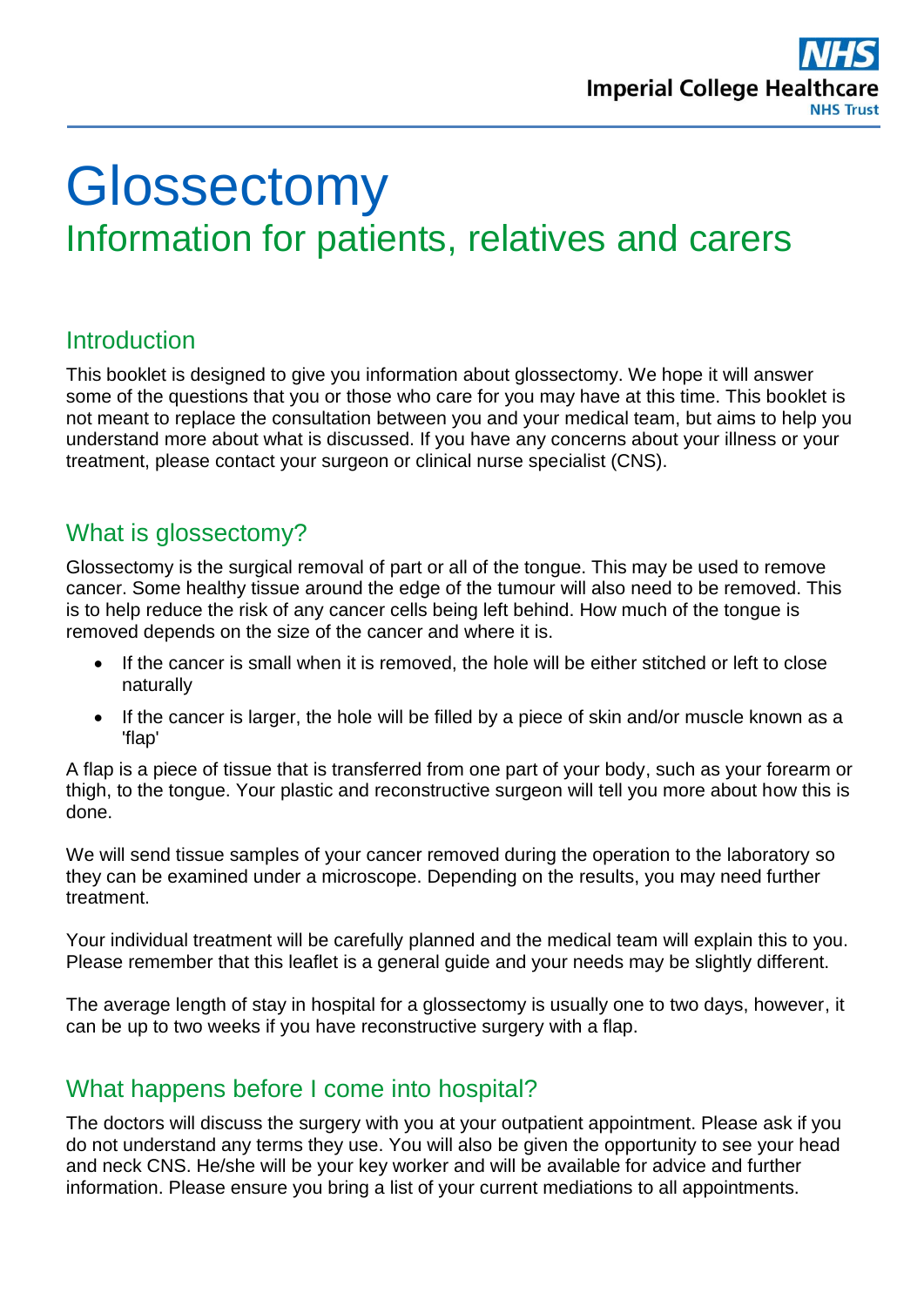#### **Pre-assessment**

You will also have two pre-treatment assessments. The first assessment is to check your current health issues and factors that may affect the surgery. It involves being assessed by nurses and, sometimes, an anaesthetist. You may have blood tests, a chest x-ray and a tracing of your heart called an ECG (electrocardiogram).

The second assessment is to meet key members of the head and neck team, including the:

- clinical nurse specialist (CNS)
- speech and language therapist (SLT)
- **•** dietitian

This will help you to get to know the head and neck team and understand their role in your treatment and recovery. The roles of these professionals will be further described later in the leaflet.

The second pre-assessment is also an opportunity to do further assessments. We will aim to arrange assessments for the same day or on days when you are attending the hospital for other investigations or appointments to reduce your number of visits.

#### **Consent**

We will ask for your consent before we perform any surgery. Your doctor will carefully explain the procedure involved, although details will vary according to each individual case. We will then ask you to sign a consent form. No medical treatment can be given without your written consent.

If you do not understand what you have been told, let the staff know straight away so they can explain again. You may also find it useful to write a list of questions before your appointment and to have a relative or friend with you to help you remember the discussion when the treatment is explained.

All clinical communications copied to your GP may also be sent to you, at your request. Please discuss this with your CNS.

#### **Second opinion**

You may wish to get a second opinion about your treatment and diagnosis from another specialist. Please discuss this with your surgeon.

If you do not know who to contact, we can suggest appropriate specialists for you to consider and will provide copies of your medical notes, x-rays and scans to them. This may help you avoid having to repeat unnecessary tests. If you wish, we will also make the referral for you.

Please note that getting a second opinion may delay the start of your treatment so discuss this with your surgeon.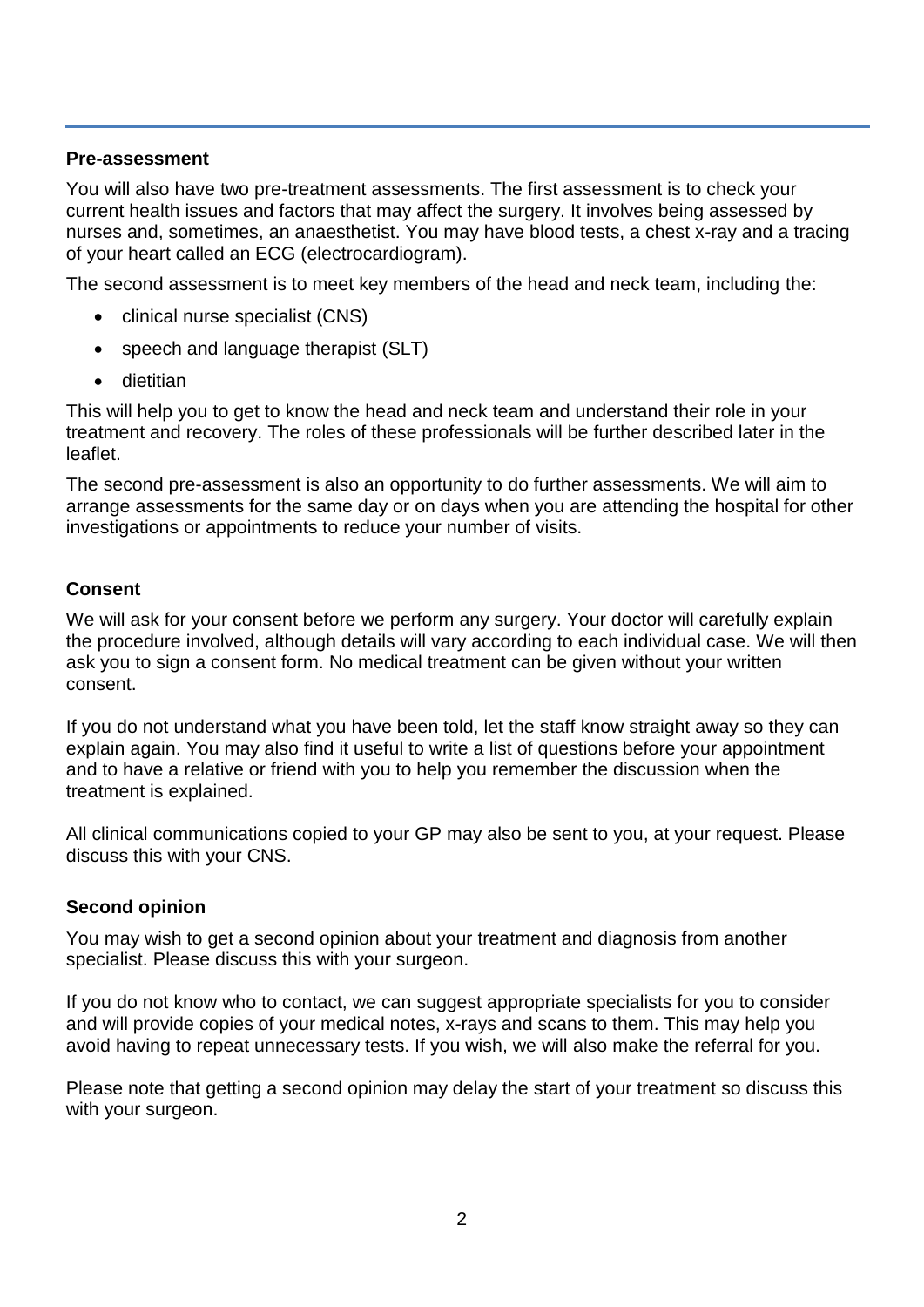# What are the possible risks with this operation?

There are risks with any operation, so it is important that you are aware of them. If you have any concerns please discuss them with your surgeon, CNS or SLT. This list describes some common risks associated with surgery, but this does **not** replace the discussion you will have with your surgeon about the risks relevant to your particular case. You may experience **some** of the following:

#### **Blood clot**

Drain tubes are put in during surgery to drain off excess fluid to help prevent clots from forming. However, blood may collect under the skin and form a clot (haematoma). If this occurs it may be necessary to return to the operating theatre to remove the clot and replace the drains.

#### **Numb skin**

Occasionally, you may find that the skin around your jaw/neck may be numb after the surgery and this can last for several months. This may improve gradually but you should not expect the numbness to disappear entirely.

#### **Speech and swallowing**

Your jaw is used for speech, chewing and swallowing. It is likely that after surgery there will be some difference in how your speech sounds. Swallowing may also be different. You may need to see a SLT for advice.

#### **Altered taste**

Your taste may be affected depending on how much of your tongue is removed.

#### **Flap failure**

The reconstruction of the tongue often requires microsurgery. The flap has to be attached to very small blood vessels in the neck to re-establish blood flow. Sometimes this blood flow is interrupted and the flap 'fails'. This will mean that further surgery is needed which may result in an additional or larger scar.

The following risks are possible after any major operation. These include:

#### **Chest infection**

You can help by practising deep breathing exercises and following your physiotherapist's instructions. If you smoke, we strongly advise you to stop.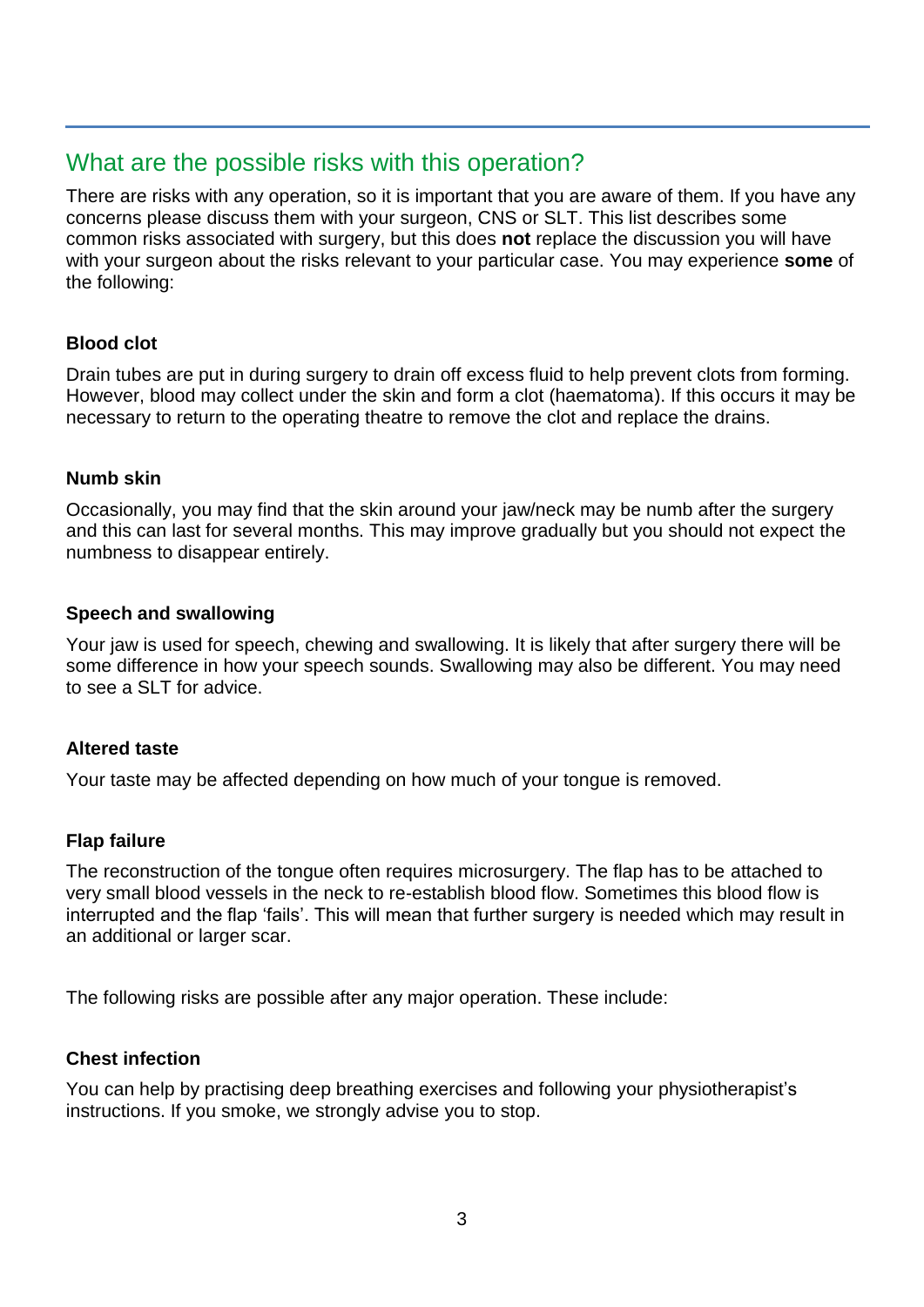#### **Wound infection**

Antibiotics will usually be given through a drip to help reduce the risk.

#### **Deep vein thrombosis (blood clot in the leg)**

Major surgery carries a risk of clot formation in the leg. A small dose of heparin (blood thinning medication) will be injected once or twice daily until you go home. You can help by moving around as much as you are able and regularly exercising your legs. You may also be fitted with some support stockings for the duration of your stay in hospital. If you smoke, we strongly advise you to stop.

#### **Pulmonary embolism (blood clot in the lungs)**

Rarely, a blood clot from the leg can break off and become lodged in the lungs. This is treated with anticoagulant (blood thinning or clot dissolving) medication. Your doctor will explain more if this rare event occurs.

#### **Bleeding**

A blood transfusion may be needed. Very rarely, further surgery may be needed to stop the bleeding. If you are unable to receive blood products, please discuss this with your CNS.

# How can speech and language therapy help me?

The effects of surgery on your speech and swallowing will depend on how much of the tongue is removed and how it is repaired. You may find you have difficulties with speaking and swallowing after your operation. Once you are feeling stronger after surgery, the SLT will visit you on the ward. He/she will be able to:

- help you understand the changes in speech and swallowing that you may experience
- offer advice and support to help you adapt to these changes
- provide you with support and advice once you go home, if this is needed

The two main areas the therapists may help you with are:

#### **Speech/communication**

- Exercises to improve the strength and range of tongue movements
- Exercises to improve your speech, even if all of your tongue is removed. There are various alternative communication options which could help you if needed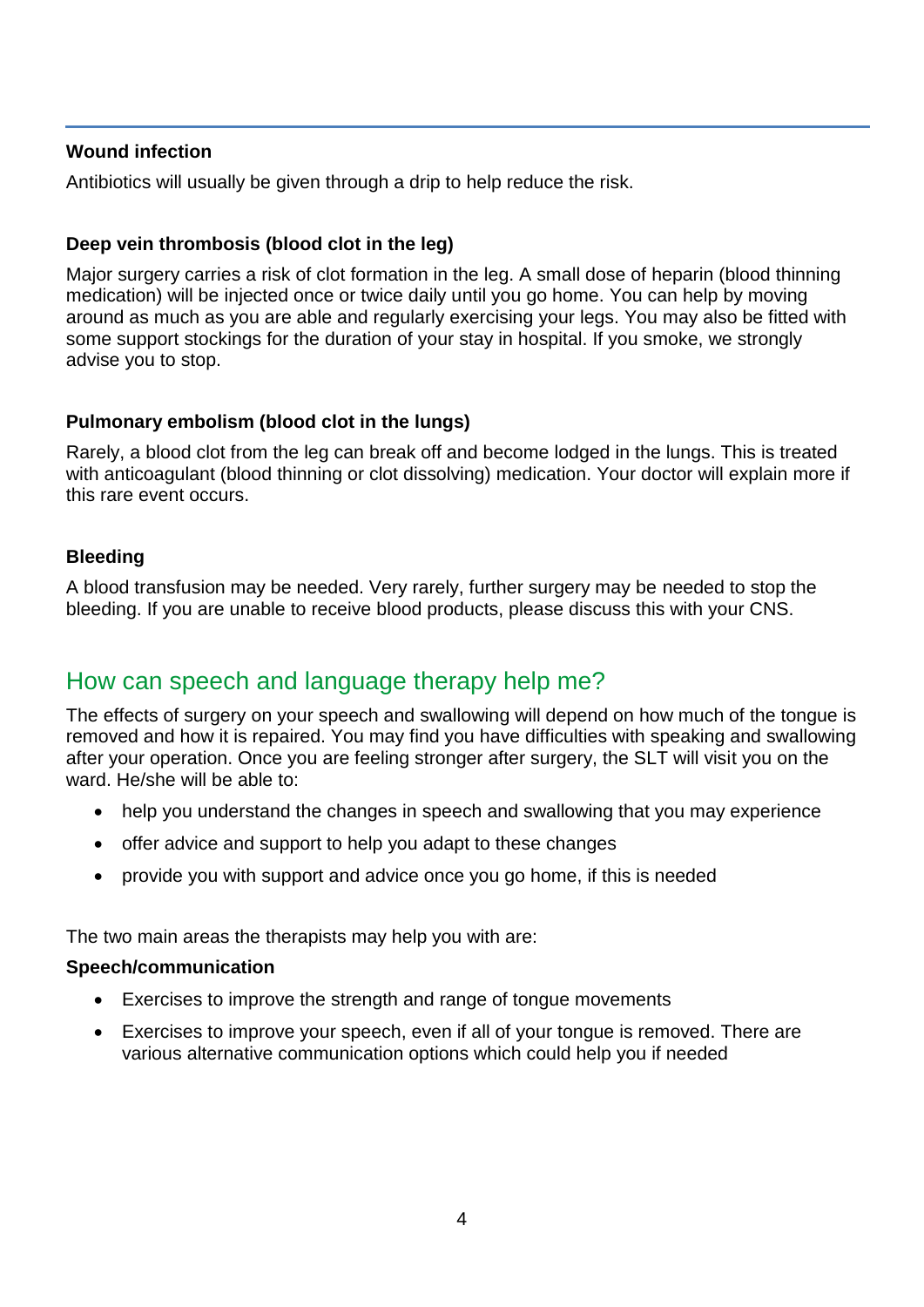#### **Swallowing**

Assessing your swallowing, he/she will identify if there is any risk of food and drink going down the wrong way into the lungs. Advise you on various head positions and different swallowing techniques which may make swallowing easier and safer. Along with the dietitian, they will advise you on foods which are enjoyable, safer and easier for you to swallow

### How can the dietitian help me?

Working closely with other members of the team, the dietitian will advise you on the most suitable way for you to meet your nutritional requirements. He/she will assess your usual eating habits and will advise on changing to different types of food, if necessary.

If you are unable to take anything by mouth, you may need to have a feeding tube. This will be one of the following:

- a nasogastric (NG) tube passed through your nose into your stomach during the operation
- a radiologically-inserted gastrostomy (RIG) tube passed through the wall of your abdomen into the stomach. This can be carried out either pre- or post-operatively. This is only needed if you are likely to need help with nutrition for a longer period of time. We will give you a separate leaflet about RIG tubes

The dietitian will advise you on what will be given through the feeding tube. The tube will remain in place until you are managing enough food by mouth. The dietitian will check your progress regularly and discuss it with you.

### Will I have a scar?

Glossectomy doesn't usually leave you with a scar on your face. It is sometimes necessary to have the lymph glands in the neck removed at the same time, to prevent the cancer spreading. This is called a neck dissection. This will mean that you will have a scar on your neck which will be visible. We have a separate information leaflet about this operation.

If you have flap reconstruction, then you will have a scar on the area of the body where the flap was removed from; this will improve with time but will remain visible. If the flap was taken from your arm or thigh, the hair will grow on the new area of your tongue.

If scarring is a concern to you, your CNS can offer you help and advice on ways of hiding the scar once the wounds have fully healed.

### What happens during the operation?

Every person has a slightly different recovery depending on the extent of the operation. Your tongue and neck may be quite swollen after the operation. Generally, you will return to the ward after your surgery, but you may need a short stay in the intensive care unit or high dependency unit for the first 24 hours after surgery.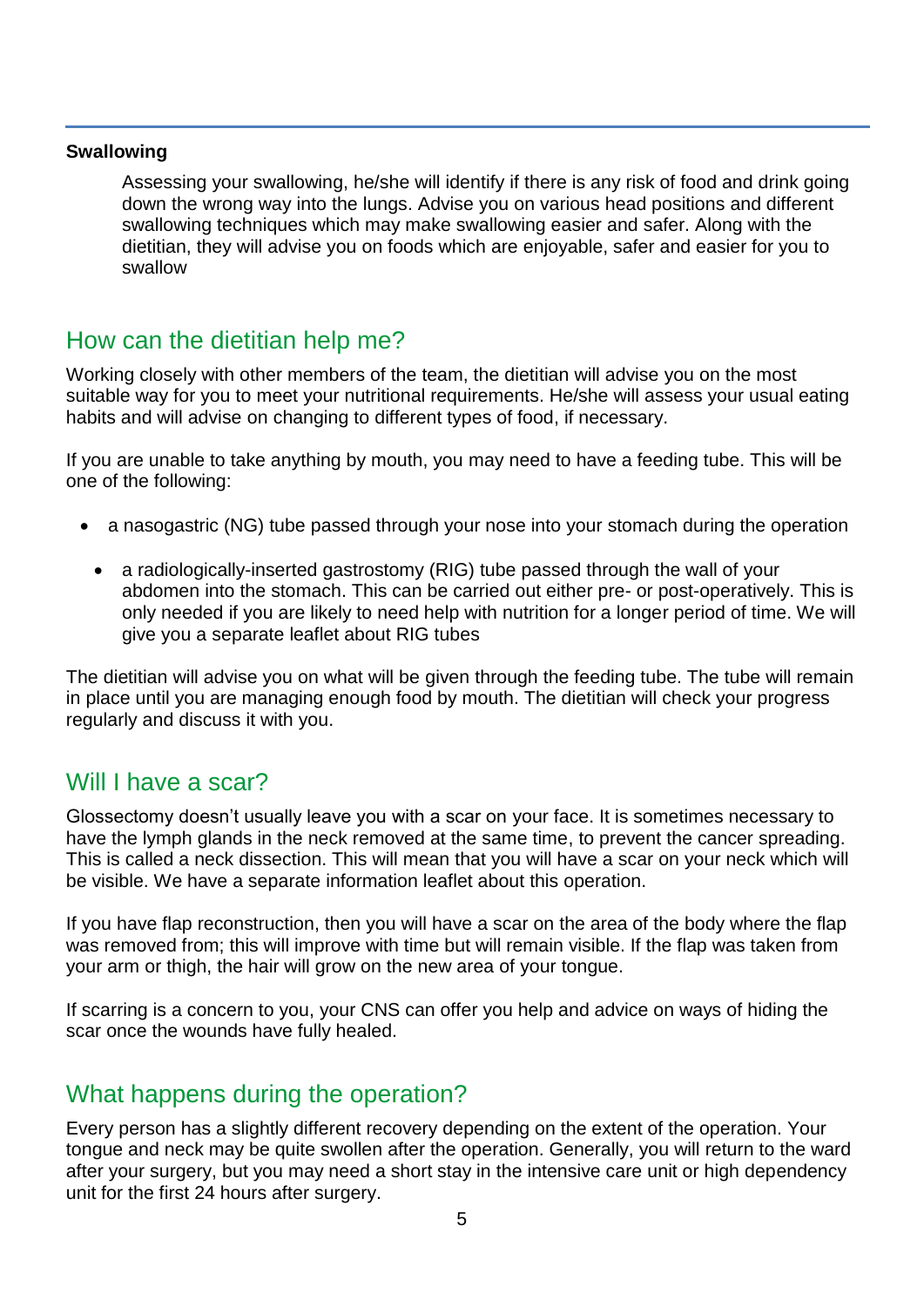Occasionally, you might need to have a temporary opening in your windpipe called a tracheostomy to help you breathe; your CNS and/or surgeon will explain more about this. It may be required for a few days after the operation until the swelling has improved.

The following sections outline the general stages you will experience before and after your operation.

#### **Before surgery**

Try to build yourself up before surgery and eat and drink healthily (fruit, vegetables and protein). If you have lost weight or are underweight, have regular high energy/protein snacks.

If you are a smoker and/or you drink alcohol or drink alcohol above the recommended guidelines (14 units a week), try to cut down and stop if possible.

#### **Enhanced recovery programme (ERP)**

Some patients will take part in the ERP. The programme will be discussed with you in greater detail at your pre-treatment appointment, if appropriate.

If it is recommended and you agree to take part, we will ask you to drink some carbohydrate drinks the day before and the day of surgery. We ask you drink four pre-op carbohydrate drinks the evening before surgery, and two pre-op carbohydrate drinks on the morning of surgery. This is safe to do and has been agreed by the surgical and anaesthetic team.

#### **Day of surgery**

You will need to have nothing solid to eat from midnight before the operation; you can, however, have clear fluids (water, squash tea with no milk) up to four hours before the surgery. The exception to this is if you are taking part in the ERP, in which case you will be asked to have two pre-op carbohydrate drinks two hours before the surgery.

The operation will take approximately one to two hours if no reconstruction is required and eight to ten hours if reconstruction is needed.

After the operation we will take you to the recovery unit where we will monitor you until you're fit enough to return to the ward.

#### **Day 1**

After your operation you may have the following:

- an intravenous infusion (drip) in your arm for replacement of fluids and giving your medications such as pain relief
- a catheter to collect your urine
- a feeding tube
- a tracheostomy in your neck to help with your breathing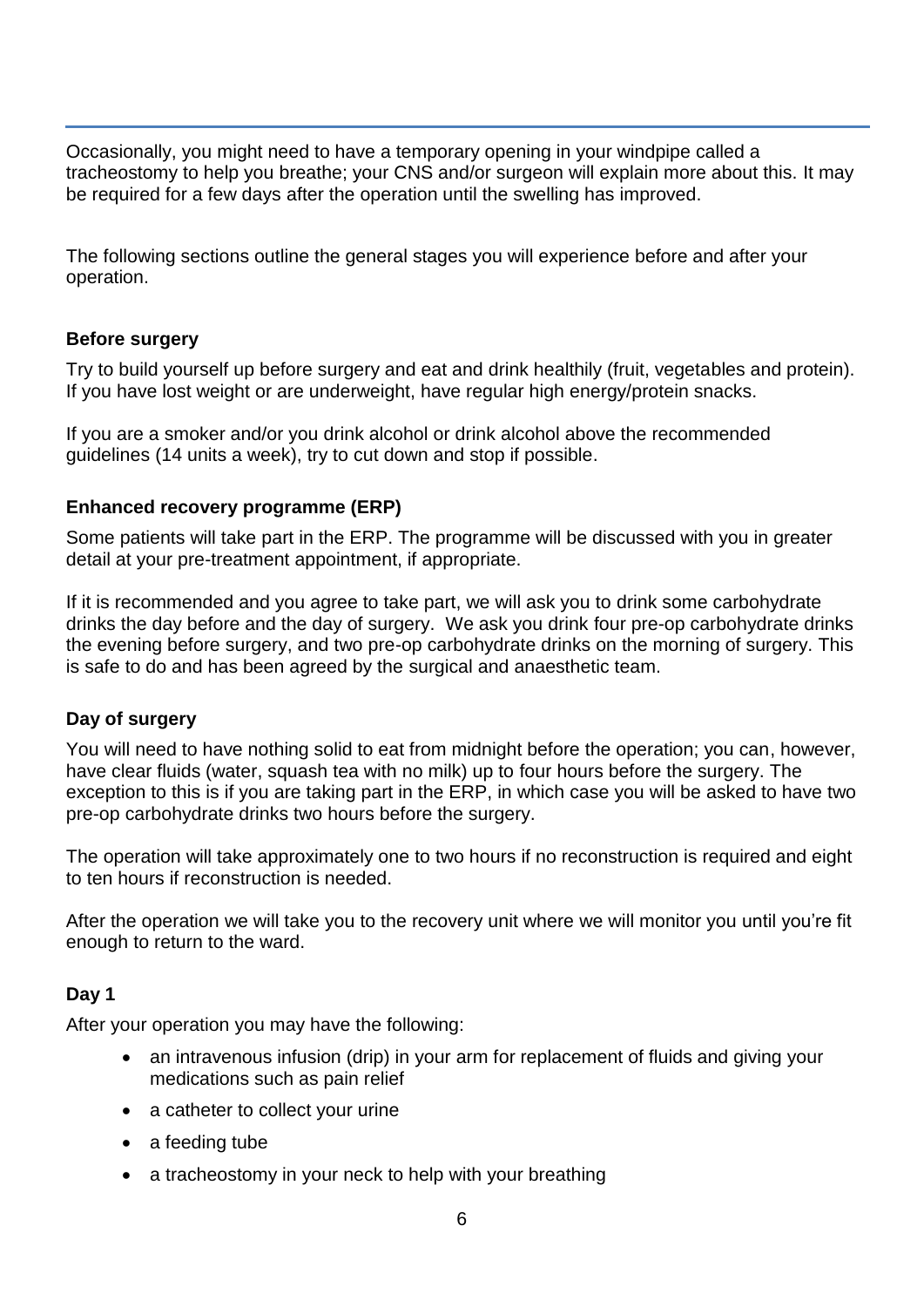- a plaster cast if your flap was taken from your arm or a dressing if taken from the hip or thigh
- a warming blanket
- drains collecting fluid from your operation site in the neck

Your relatives may visit you according to the ward visiting times. Please check times with the ward.

You will initially need to be nil by mouth (nothing to eat or drink) but, if you have a feeding tube, then you can be started on a small amount of food through your feeding tube.

#### **Day 2**

- The next day you will be more alert
- You will continue to be monitored hourly if you had a flap, or every four to six hours if no reconstruction was required
- The nurses may help you to sit in a chair
- If you are mobile enough, we will remove your urinary catheter
- If only a small amount of your tongue was removed then you may be able to go home once you are eating, drinking and your pain is well controlled

#### **Day 3–5**

- The nurses will continue to monitor you every two to six hours
- Your catheter, drains and warming blanket may be removed
- If you have a tracheostomy this may be removed
- Intravenous fluids may be stopped
- The physiotherapist will help you increase your mobility if necessary

#### **Day 6-10**

- Nurses will continue to monitor you every four to six hours
- The speech and language therapist and dietitian will help you work out what food and fluids you can manage, with guidance from your surgeon

# What happens after the operation?

You will be seen by the doctors, nurses, dietitian, speech and language therapist and prosthetist regularly to review your progress and offered support and advice. The doctors will let you know when you can begin to eat and drink. At first your tongue will be bulky and swollen inside your mouth but this will reduce gradually. Any stitches on the tongue are usually dissolvable.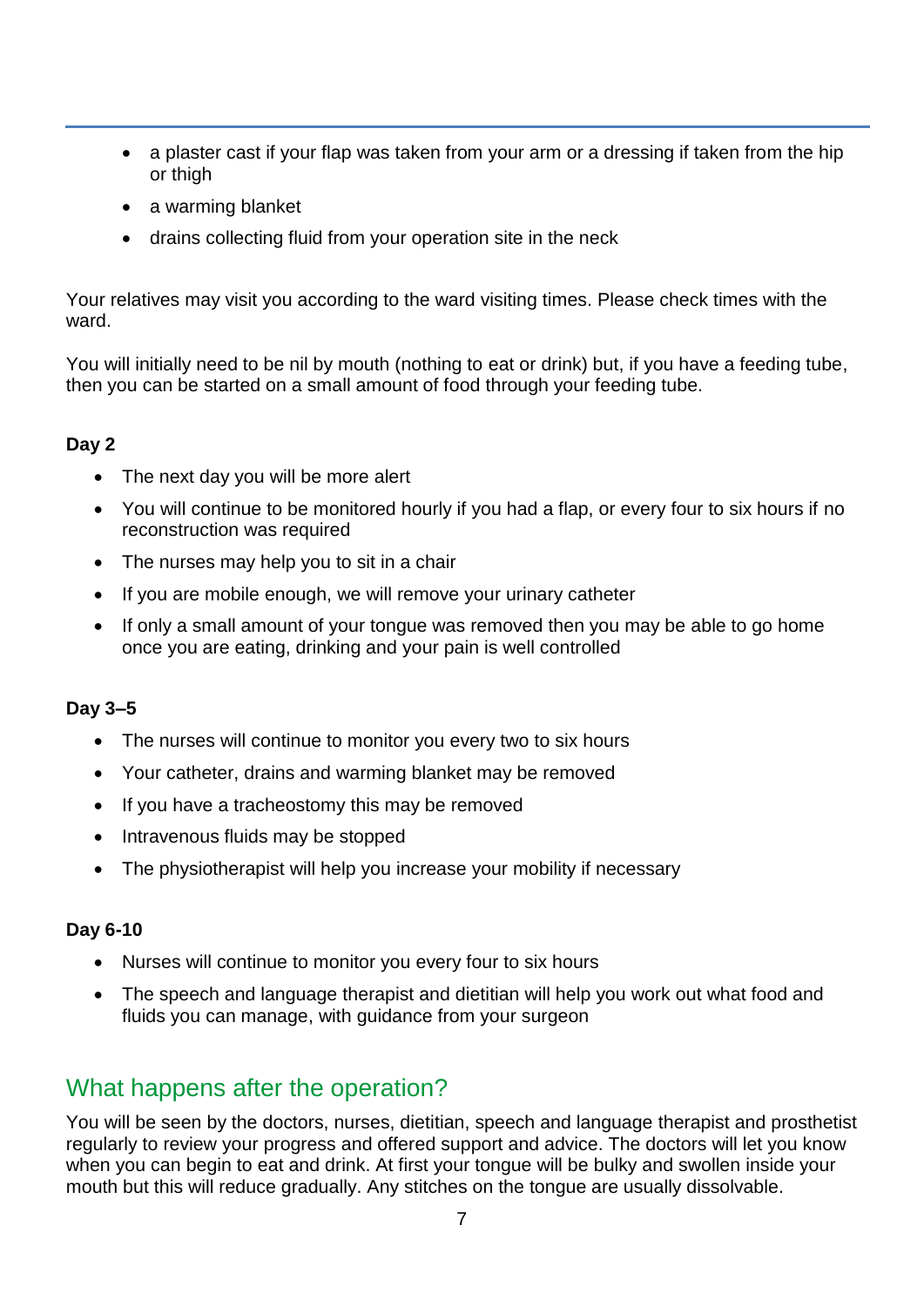Stiches to the nose and face will be removed five to seven days after surgery. Any stitches or clips in your neck, arm or leg are usually removed after about 10 days. If you have a plaster cast on your arm this will be removed before you go home.

A discharge date will be discussed and decided depending on your recovery. The nurses on the ward will plan any extra care you may need after you leave hospital, such as visits from the district nurses if you need a dressing.

### Will the operation be painful?

There will be some pain in your mouth and neck initially after your surgery. The nurses will be monitoring your pain regularly and will give you painkillers as necessary. With any operation, it is normal to experience some pain however, we aim to ensure that this is well controlled; please let the nursing staff know if you experience any problems with pain. In some cases, we may give you a Patient Controlled Analgesia (PCA) pump which allows you to give yourself painkillers by pressing a button.

# What will happen after I go home?

Once you are able to go home, we will give you an initial supply of medication and dressings if you need them. If you need further supplies you will need to get them from your GP. You may need to attend your GP surgery for dressings for your leg or arm wounds. If you are unable to get to your GP for any reason we will arrange for a district nurse to visit you at home.

You will receive a follow-up appointment to attend the week after you have left hospital to check on your progress and to discuss the results of your operation. At this appointment we will discuss whether or not further treatment is needed.

Any additional treatment usually involves radiotherapy (specialised x-ray treatment) and possibly, chemotherapy (drug therapy). If you need further treatment the doctors will discuss this with you and give you further written information then. These treatments can be given at Charing Cross Hospital or your local oncology unit.

It is important that you make a list of all medicines you are taking and bring it with you to all your follow-up clinic appointments. If you have any questions it may help to write them down as you think of them. It may also help to bring someone with you when you attend your outpatient appointments.

# When can I go back to work?

This depends on the type of surgery you have had and if you need further treatment. You should discuss this with your surgeon. You should not lift heavy items for a minimum of four weeks after you go home. Ask the nurses on the ward for a fitness to work certificate to cover you while you are in hospital. If you need more time off work you can get further certificates from your GP.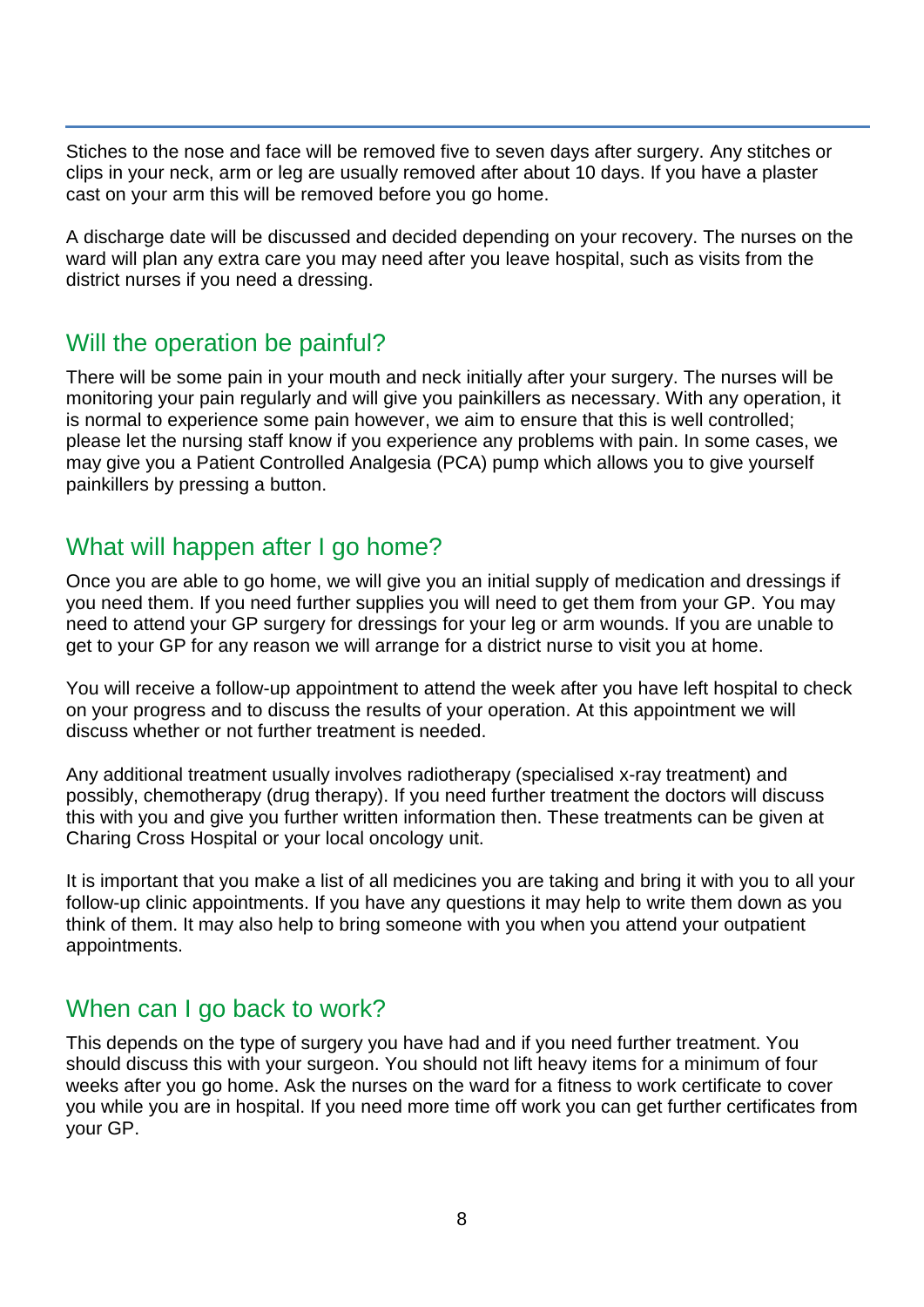# When can I drive?

Do not drive until your strength and speed of movement are back to normal, as you must be able to perform an emergency stop and turn your neck sufficiently for good visibility. You should also make sure that you are not drowsy from any painkillers and that your concentration is good. Discuss this with your doctor before driving if you are not sure.

It is important to tell your insurance company that you have had an operation to ensure that you are covered in the event of an accident.

### When can I have sex?

In most cases, you will be able to have sex once you have recovered from your operation and your wound is fully healed. This type of surgery may affect the way you feel about yourself. If you would like to discuss any concerns, please speak with your CNS.

### How to contact us

Imperial College Healthcare NHS Trust has a **Macmillan navigator service**, which can answer questions on behalf of the relevant CNSs. Navigators, will also refer you to CNS teams, and to other specialist clinical staff, as needed. The service is available Monday to Friday 08.00–18.00.

#### Telephone: **020 3313 0303**

Outside of these hours, please contact your GP or phone NHS 111.

### Further sources of support and information

#### **Macmillan Cancer Support**

Support Line: **0808 800 000** (Monday to Friday, 09.00-20.00) [www.macmillan.org.uk/](http://www.macmillan.org.uk/)

#### **Macmillan Cancer Information and Support Service at Charing Cross and Hammersmith hospitals**

The information centre at Charing Cross Hospital and the infopod at Hammersmith Hospital provide support, practical and signposting advice to anyone affected by cancer. These drop-in services are set in friendly, non-clinical environments in which people affected by cancer can discuss private and emotional needs.

The centre is located on the ground floor of Charing Cross Hospital, telephone: **020 3313 0171** and is open (except bank holidays):

- Monday and Friday 09.00-17.00 (volunteers only on Fridays)
- Tuesday, Wednesday, Thursday 09.00-16.00